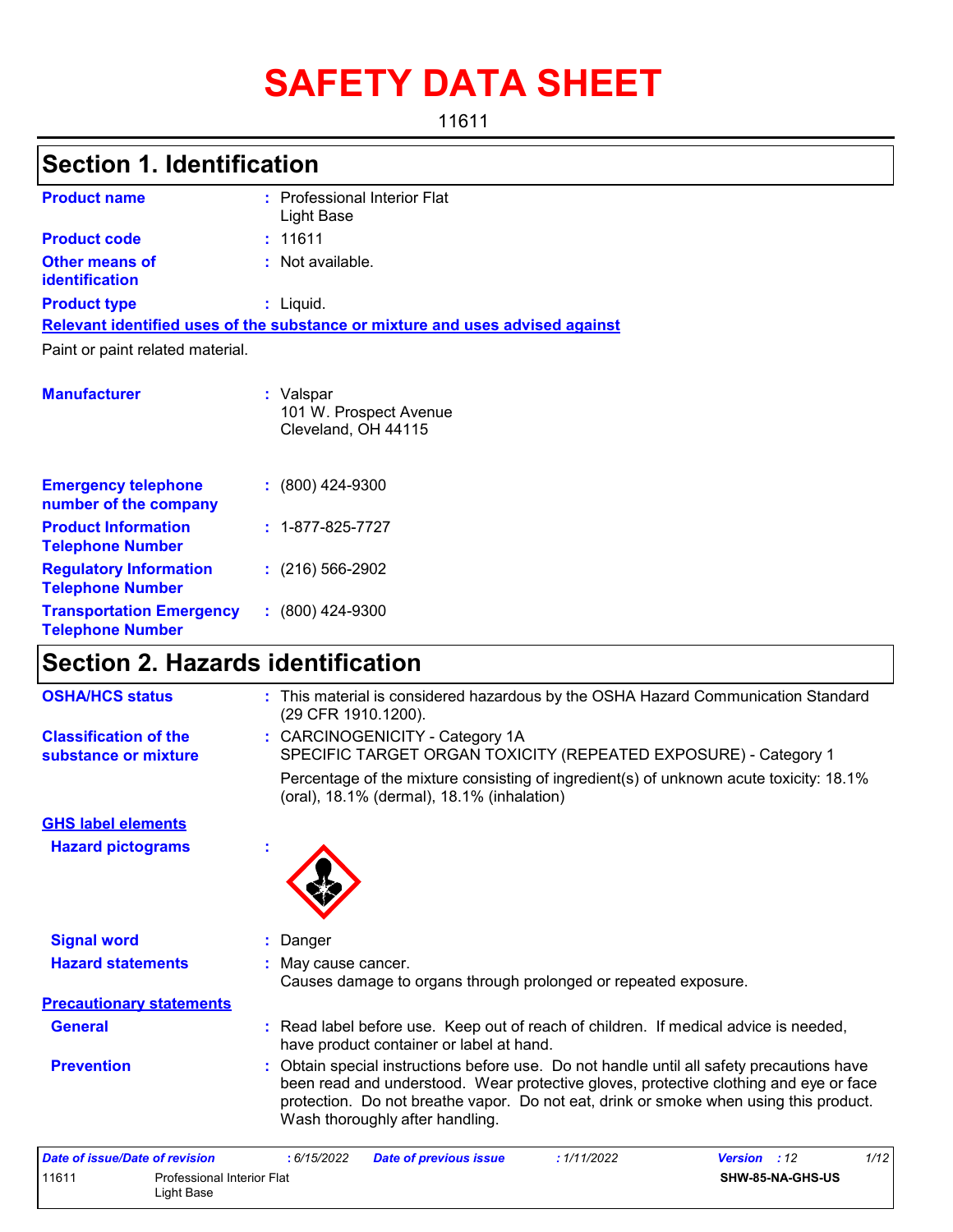# **Section 2. Hazards identification**

| <b>Response</b>                                   | : IF exposed or concerned: Get medical advice or attention.                                                                                                                                                                                                                                                                                                                                                                                                                                                                                                                                          |
|---------------------------------------------------|------------------------------------------------------------------------------------------------------------------------------------------------------------------------------------------------------------------------------------------------------------------------------------------------------------------------------------------------------------------------------------------------------------------------------------------------------------------------------------------------------------------------------------------------------------------------------------------------------|
| <b>Storage</b>                                    | : Store locked up.                                                                                                                                                                                                                                                                                                                                                                                                                                                                                                                                                                                   |
| <b>Disposal</b>                                   | : Dispose of contents and container in accordance with all local, regional, national and<br>international regulations.                                                                                                                                                                                                                                                                                                                                                                                                                                                                               |
| <b>Supplemental label</b><br>elements             | WARNING: This product contains chemicals known to the State of California to cause<br>cancer and birth defects or other reproductive harm. Adequate ventilation required when<br>sanding or abrading the dried film. If Adequate ventilation cannot be provided wear an<br>approved particulate respirator (NIOSH approved). Follow respirator manufacturer's<br>directions for respirator use. DELAYED EFFECTS FROM LONG TERM<br>OVEREXPOSURE. Abrading or sanding of the dry film may release Crystalline Silica<br>which has been shown to cause lung damage and cancer under long term exposure. |
|                                                   | Please refer to the SDS for additional information. Keep out of reach of children. Do not<br>transfer contents to other containers for storage.                                                                                                                                                                                                                                                                                                                                                                                                                                                      |
| <b>Hazards not otherwise</b><br><b>classified</b> | : None known.                                                                                                                                                                                                                                                                                                                                                                                                                                                                                                                                                                                        |

# **Section 3. Composition/information on ingredients**

| <b>Substance/mixture</b> | : Mixture                   |
|--------------------------|-----------------------------|
| <b>Other means of</b>    | $\therefore$ Not available. |
| identification           |                             |

#### **CAS number/other identifiers**

| % by weight | <b>CAS number</b> |
|-------------|-------------------|
| 1≥10 - ≤25  | 14808-60-7        |
| l≤10        | 13463-67-7        |
| ≀≥⊺         | 64742-65-0        |
|             |                   |

Any concentration shown as a range is to protect confidentiality or is due to batch variation.

**There are no additional ingredients present which, within the current knowledge of the supplier and in the concentrations applicable, are classified and hence require reporting in this section.**

**Occupational exposure limits, if available, are listed in Section 8.**

### **Section 4. First aid measures**

#### **Description of necessary first aid measures**

| Eye contact         | : Immediately flush eyes with plenty of water, occasionally lifting the upper and lower<br>eyelids. Check for and remove any contact lenses. Continue to rinse for at least 10<br>minutes. Get medical attention.                                                                                                                                                                                                                                                                                                                         |
|---------------------|-------------------------------------------------------------------------------------------------------------------------------------------------------------------------------------------------------------------------------------------------------------------------------------------------------------------------------------------------------------------------------------------------------------------------------------------------------------------------------------------------------------------------------------------|
| <b>Inhalation</b>   | : Remove victim to fresh air and keep at rest in a position comfortable for breathing. If<br>not breathing, if breathing is irregular or if respiratory arrest occurs, provide artificial<br>respiration or oxygen by trained personnel. It may be dangerous to the person providing<br>aid to give mouth-to-mouth resuscitation. Get medical attention. If unconscious, place<br>in recovery position and get medical attention immediately. Maintain an open airway.<br>Loosen tight clothing such as a collar, tie, belt or waistband. |
| <b>Skin contact</b> | : Flush contaminated skin with plenty of water. Remove contaminated clothing and<br>shoes. Wash contaminated clothing thoroughly with water before removing it, or wear<br>gloves. Continue to rinse for at least 10 minutes. Get medical attention. Wash clothing<br>before reuse. Clean shoes thoroughly before reuse.                                                                                                                                                                                                                  |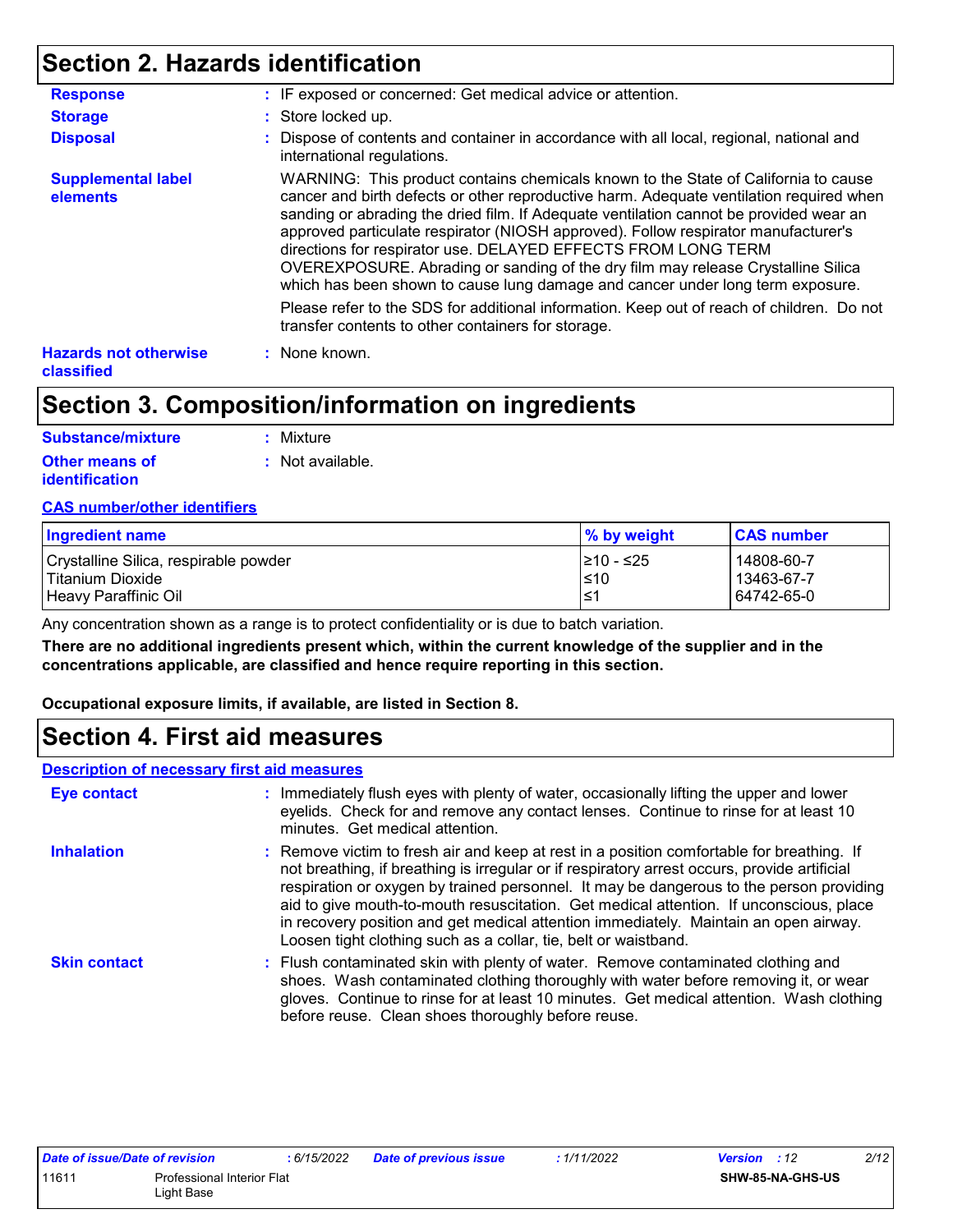# **Section 4. First aid measures**

| unless directed to do so by medical personnel. If vomiting occurs, the head should be<br>kept low so that vomit does not enter the lungs. Get medical attention. Never give<br>anything by mouth to an unconscious person. If unconscious, place in recovery position<br>and get medical attention immediately. Maintain an open airway. Loosen tight clothing<br>such as a collar, tie, belt or waistband.     |
|-----------------------------------------------------------------------------------------------------------------------------------------------------------------------------------------------------------------------------------------------------------------------------------------------------------------------------------------------------------------------------------------------------------------|
|                                                                                                                                                                                                                                                                                                                                                                                                                 |
| <b>Most important symptoms/effects, acute and delayed</b>                                                                                                                                                                                                                                                                                                                                                       |
|                                                                                                                                                                                                                                                                                                                                                                                                                 |
| : No known significant effects or critical hazards.                                                                                                                                                                                                                                                                                                                                                             |
| : No known significant effects or critical hazards.                                                                                                                                                                                                                                                                                                                                                             |
| : No known significant effects or critical hazards.                                                                                                                                                                                                                                                                                                                                                             |
| : No known significant effects or critical hazards.                                                                                                                                                                                                                                                                                                                                                             |
|                                                                                                                                                                                                                                                                                                                                                                                                                 |
| : No specific data.                                                                                                                                                                                                                                                                                                                                                                                             |
| : No specific data.                                                                                                                                                                                                                                                                                                                                                                                             |
| : No specific data.                                                                                                                                                                                                                                                                                                                                                                                             |
| : No specific data.                                                                                                                                                                                                                                                                                                                                                                                             |
| Indication of immediate medical attention and special treatment needed, if necessary                                                                                                                                                                                                                                                                                                                            |
| : Treat symptomatically. Contact poison treatment specialist immediately if large<br>quantities have been ingested or inhaled.                                                                                                                                                                                                                                                                                  |
| : No specific treatment.                                                                                                                                                                                                                                                                                                                                                                                        |
| : No action shall be taken involving any personal risk or without suitable training. If it is<br>suspected that fumes are still present, the rescuer should wear an appropriate mask or<br>self-contained breathing apparatus. It may be dangerous to the person providing aid to<br>give mouth-to-mouth resuscitation. Wash contaminated clothing thoroughly with water<br>before removing it, or wear gloves. |
|                                                                                                                                                                                                                                                                                                                                                                                                                 |

**See toxicological information (Section 11)**

# **Section 5. Fire-fighting measures**

| <b>Extinguishing media</b>                               |                                                 |                    |                                                                                                                                                                                        |             |                     |                  |      |
|----------------------------------------------------------|-------------------------------------------------|--------------------|----------------------------------------------------------------------------------------------------------------------------------------------------------------------------------------|-------------|---------------------|------------------|------|
| <b>Suitable extinguishing</b><br>media                   |                                                 |                    | : Use an extinguishing agent suitable for the surrounding fire.                                                                                                                        |             |                     |                  |      |
| <b>Unsuitable extinguishing</b><br>media                 |                                                 | : None known.      |                                                                                                                                                                                        |             |                     |                  |      |
| <b>Specific hazards arising</b><br>from the chemical     |                                                 |                    | : In a fire or if heated, a pressure increase will occur and the container may burst.                                                                                                  |             |                     |                  |      |
| <b>Hazardous thermal</b><br>decomposition products       |                                                 | metal oxide/oxides | : Decomposition products may include the following materials:                                                                                                                          |             |                     |                  |      |
| <b>Special protective actions</b><br>for fire-fighters   |                                                 | training.          | : Promptly isolate the scene by removing all persons from the vicinity of the incident if<br>there is a fire. No action shall be taken involving any personal risk or without suitable |             |                     |                  |      |
| <b>Special protective</b><br>equipment for fire-fighters |                                                 |                    | : Fire-fighters should wear appropriate protective equipment and self-contained breathing<br>apparatus (SCBA) with a full face-piece operated in positive pressure mode.               |             |                     |                  |      |
| <b>Date of issue/Date of revision</b>                    |                                                 | :6/15/2022         | <b>Date of previous issue</b>                                                                                                                                                          | : 1/11/2022 | <b>Version</b> : 12 |                  | 3/12 |
| 11611                                                    | <b>Professional Interior Flat</b><br>Light Base |                    |                                                                                                                                                                                        |             |                     | SHW-85-NA-GHS-US |      |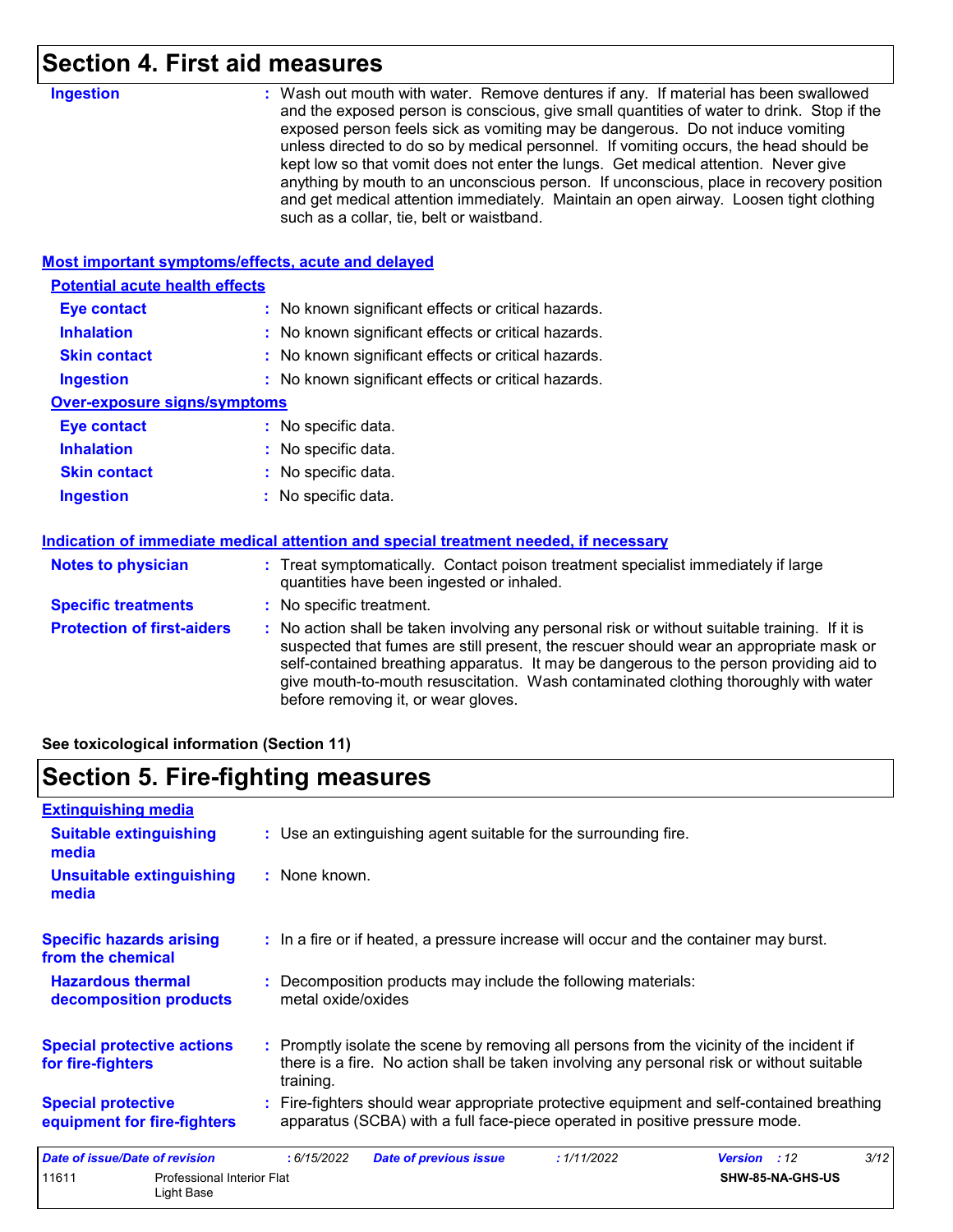# **Section 6. Accidental release measures**

|                                                              | Personal precautions, protective equipment and emergency procedures                                                                                                                                                                                                                                                                                                                                                                                                                                                                                                                                                                                                                                          |
|--------------------------------------------------------------|--------------------------------------------------------------------------------------------------------------------------------------------------------------------------------------------------------------------------------------------------------------------------------------------------------------------------------------------------------------------------------------------------------------------------------------------------------------------------------------------------------------------------------------------------------------------------------------------------------------------------------------------------------------------------------------------------------------|
| For non-emergency<br>personnel                               | : No action shall be taken involving any personal risk or without suitable training.<br>Evacuate surrounding areas. Keep unnecessary and unprotected personnel from<br>entering. Do not touch or walk through spilled material. Avoid breathing vapor or mist.<br>Provide adequate ventilation. Wear appropriate respirator when ventilation is<br>inadequate. Put on appropriate personal protective equipment.                                                                                                                                                                                                                                                                                             |
| For emergency responders                                     | : If specialized clothing is required to deal with the spillage, take note of any information in<br>Section 8 on suitable and unsuitable materials. See also the information in "For non-<br>emergency personnel".                                                                                                                                                                                                                                                                                                                                                                                                                                                                                           |
| <b>Environmental precautions</b>                             | : Avoid dispersal of spilled material and runoff and contact with soil, waterways, drains<br>and sewers. Inform the relevant authorities if the product has caused environmental<br>pollution (sewers, waterways, soil or air).                                                                                                                                                                                                                                                                                                                                                                                                                                                                              |
| <b>Methods and materials for containment and cleaning up</b> |                                                                                                                                                                                                                                                                                                                                                                                                                                                                                                                                                                                                                                                                                                              |
| <b>Small spill</b>                                           | : Stop leak if without risk. Move containers from spill area. Dilute with water and mop up<br>if water-soluble. Alternatively, or if water-insoluble, absorb with an inert dry material and<br>place in an appropriate waste disposal container. Dispose of via a licensed waste<br>disposal contractor.                                                                                                                                                                                                                                                                                                                                                                                                     |
| <b>Large spill</b>                                           | : Stop leak if without risk. Move containers from spill area. Approach release from<br>upwind. Prevent entry into sewers, water courses, basements or confined areas. Wash<br>spillages into an effluent treatment plant or proceed as follows. Contain and collect<br>spillage with non-combustible, absorbent material e.g. sand, earth, vermiculite or<br>diatomaceous earth and place in container for disposal according to local regulations<br>(see Section 13). Dispose of via a licensed waste disposal contractor. Contaminated<br>absorbent material may pose the same hazard as the spilled product. Note: see<br>Section 1 for emergency contact information and Section 13 for waste disposal. |

# **Section 7. Handling and storage**

#### **Precautions for safe handling**

| <b>Protective measures</b>                                                | : Put on appropriate personal protective equipment (see Section 8). Avoid exposure -<br>obtain special instructions before use. Do not handle until all safety precautions have<br>been read and understood. Do not get in eyes or on skin or clothing. Do not breathe<br>vapor or mist. Do not ingest. If during normal use the material presents a respiratory<br>hazard, use only with adequate ventilation or wear appropriate respirator. Keep in the<br>original container or an approved alternative made from a compatible material, kept<br>tightly closed when not in use. Empty containers retain product residue and can be<br>hazardous. Do not reuse container. |
|---------------------------------------------------------------------------|-------------------------------------------------------------------------------------------------------------------------------------------------------------------------------------------------------------------------------------------------------------------------------------------------------------------------------------------------------------------------------------------------------------------------------------------------------------------------------------------------------------------------------------------------------------------------------------------------------------------------------------------------------------------------------|
| <b>Advice on general</b><br>occupational hygiene                          | : Eating, drinking and smoking should be prohibited in areas where this material is<br>handled, stored and processed. Workers should wash hands and face before eating,<br>drinking and smoking. Remove contaminated clothing and protective equipment before<br>entering eating areas. See also Section 8 for additional information on hygiene<br>measures.                                                                                                                                                                                                                                                                                                                 |
| <b>Conditions for safe storage,</b><br>including any<br>incompatibilities | : Store in accordance with local regulations. Store in original container protected from<br>direct sunlight in a dry, cool and well-ventilated area, away from incompatible materials<br>(see Section 10) and food and drink. Store locked up. Keep container tightly closed<br>and sealed until ready for use. Containers that have been opened must be carefully<br>resealed and kept upright to prevent leakage. Do not store in unlabeled containers.<br>Use appropriate containment to avoid environmental contamination. See Section 10 for<br>incompatible materials before handling or use.                                                                           |

|                                     | Date of issue/Date of revision | : 6/15/2022 | Date of previous issue | : 1/11/2022 | <b>Version</b> : 12 | 4/12 |
|-------------------------------------|--------------------------------|-------------|------------------------|-------------|---------------------|------|
| 11611<br>Professional Interior Flat |                                |             |                        |             | SHW-85-NA-GHS-US    |      |
|                                     | Light Base                     |             |                        |             |                     |      |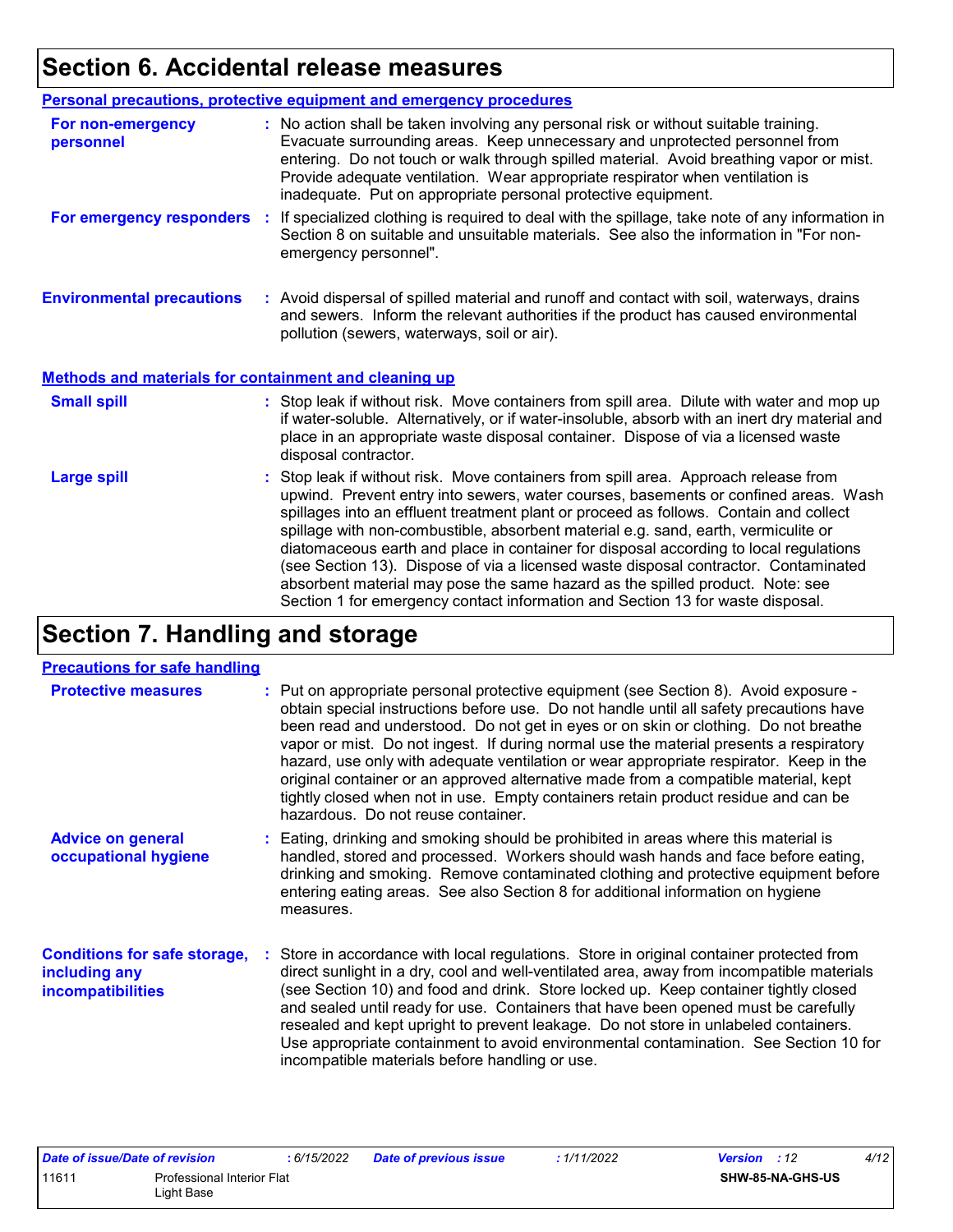# **Section 8. Exposure controls/personal protection**

#### **Control parameters**

**Occupational exposure limits (OSHA United States)**

| <b>Ingredient name</b>                | CAS#       | <b>Exposure limits</b>                                                                                                                                                                                                                                                                                                                                                                                                                                                                         |
|---------------------------------------|------------|------------------------------------------------------------------------------------------------------------------------------------------------------------------------------------------------------------------------------------------------------------------------------------------------------------------------------------------------------------------------------------------------------------------------------------------------------------------------------------------------|
| Crystalline Silica, respirable powder | 14808-60-7 | OSHA PEL Z3 (United States, 6/2016).<br>TWA: 250 mppcf / (%SiO2+5) 8 hours. Form:<br>Respirable<br>TWA: 10 mg/m <sup>3</sup> / (%SiO2+2) 8 hours. Form:<br>Respirable<br>OSHA PEL (United States, 5/2018).<br>TWA: 50 µg/m <sup>3</sup> 8 hours. Form: Respirable<br>dust<br>ACGIH TLV (United States, 1/2021).<br>TWA: 0.025 mg/m <sup>3</sup> 8 hours. Form:<br>Respirable fraction<br>NIOSH REL (United States, 10/2020).<br>TWA: 0.05 mg/m <sup>3</sup> 10 hours. Form: respirable<br>dust |
| <b>Titanium Dioxide</b>               | 13463-67-7 | ACGIH TLV (United States, 1/2021).<br>TWA: 10 mg/m <sup>3</sup> 8 hours.<br>OSHA PEL (United States, 5/2018).<br>TWA: 15 mg/m <sup>3</sup> 8 hours. Form: Total dust                                                                                                                                                                                                                                                                                                                           |
| Heavy Paraffinic Oil                  | 64742-65-0 | ACGIH TLV (United States, 1/2021).<br>TWA: 5 mg/m <sup>3</sup> 8 hours. Form: Inhalable<br>fraction<br>OSHA PEL (United States, 5/2018).<br>TWA: 5 mg/m <sup>3</sup> 8 hours.<br>NIOSH REL (United States, 10/2020).<br>TWA: 5 mg/m <sup>3</sup> 10 hours. Form: Mist<br>STEL: 10 mg/m <sup>3</sup> 15 minutes. Form: Mist                                                                                                                                                                     |

#### **Occupational exposure limits (Canada)**

| <b>Ingredient name</b>                            | CAS#                          | <b>Exposure limits</b>                                                                                                                                                                                                                                                                                                                                                                                                                                                                                                                                                                                                     |  |  |
|---------------------------------------------------|-------------------------------|----------------------------------------------------------------------------------------------------------------------------------------------------------------------------------------------------------------------------------------------------------------------------------------------------------------------------------------------------------------------------------------------------------------------------------------------------------------------------------------------------------------------------------------------------------------------------------------------------------------------------|--|--|
| Quartz                                            | 14808-60-7                    | <b>CA British Columbia Provincial (Canada,</b><br>$6/2021$ ).<br>TWA: 0.025 mg/m <sup>3</sup> 8 hours. Form:<br>Respirable<br>CA Quebec Provincial (Canada, 6/2021).<br>TWAEV: 0.1 mg/m <sup>3</sup> 8 hours. Form:<br>Respirable dust.<br>CA Alberta Provincial (Canada, 6/2018).<br>8 hrs OEL: 0.025 mg/m <sup>3</sup> 8 hours. Form:<br>Respirable particulate<br>CA Ontario Provincial (Canada, 6/2019).<br>TWA: 0.1 mg/m <sup>3</sup> 8 hours. Form: Respirable<br>particulate matter.<br><b>CA Saskatchewan Provincial (Canada,</b><br>7/2013).<br>TWA: 0.05 mg/m <sup>3</sup> 8 hours. Form: respirable<br>fraction |  |  |
| Titanium dioxide                                  | 13463-67-7                    | <b>CA British Columbia Provincial (Canada,</b><br>$6/2021$ ).<br>TWA: 10 mg/m <sup>3</sup> 8 hours. Form: Total dust<br>TWA: 3 mg/m <sup>3</sup> 8 hours. Form: respirable<br>fraction<br>CA Quebec Provincial (Canada, 6/2021).                                                                                                                                                                                                                                                                                                                                                                                           |  |  |
| Date of issue/Date of revision<br>:6/15/2022      | <b>Date of previous issue</b> | 5/12<br>: 1/11/2022<br>Version : 12                                                                                                                                                                                                                                                                                                                                                                                                                                                                                                                                                                                        |  |  |
| 11611<br>Professional Interior Flat<br>Light Base |                               | SHW-85-NA-GHS-US                                                                                                                                                                                                                                                                                                                                                                                                                                                                                                                                                                                                           |  |  |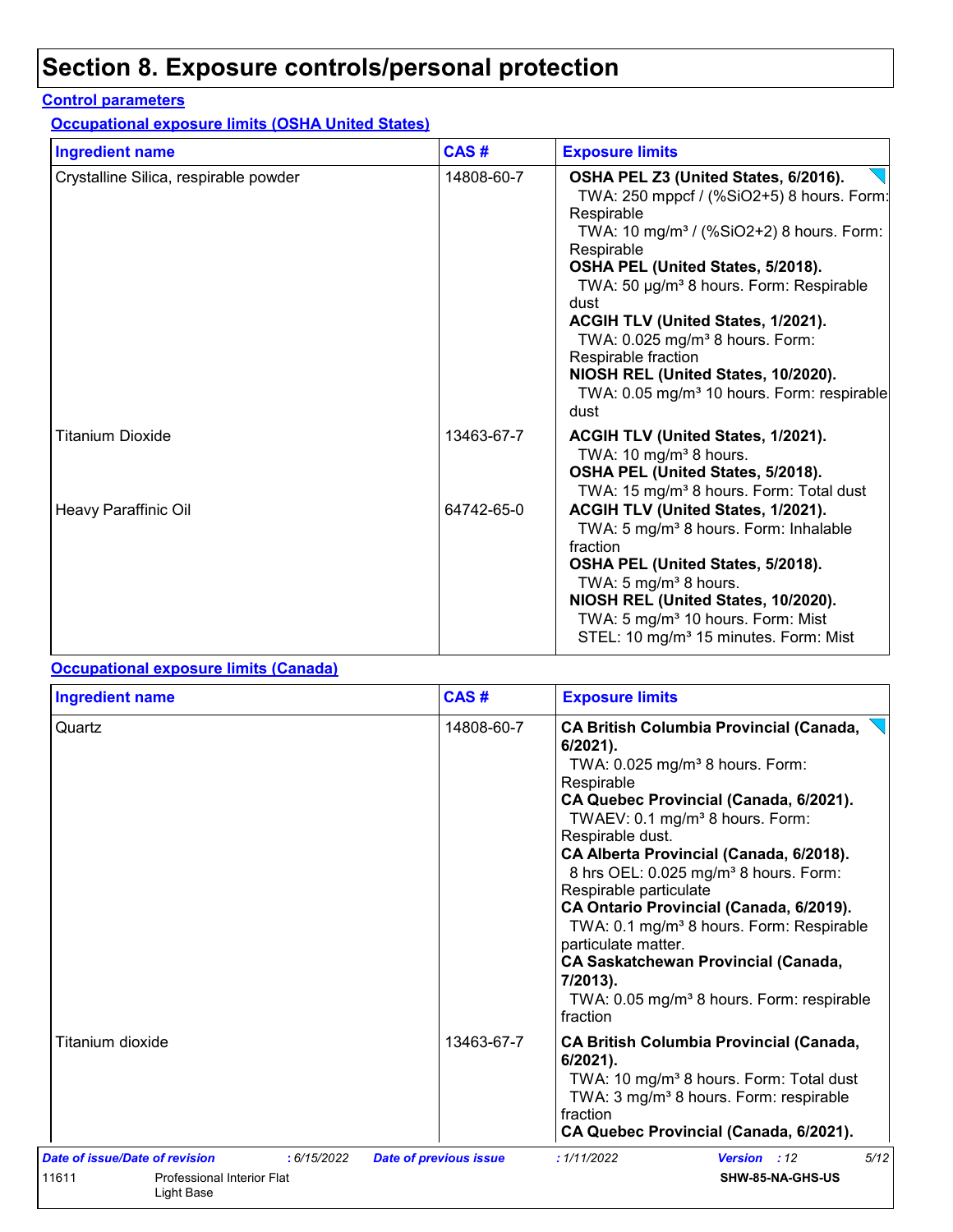# **Section 8. Exposure controls/personal protection**

|  | TWAEV: 10 mg/m <sup>3</sup> 8 hours. Form: Total dust.<br>CA Alberta Provincial (Canada, 6/2018).<br>8 hrs OEL: 10 mg/m <sup>3</sup> 8 hours.<br>CA Ontario Provincial (Canada, 6/2019).<br>TWA: 10 mg/m <sup>3</sup> 8 hours.<br><b>CA Saskatchewan Provincial (Canada,</b><br>7/2013).<br>STEL: 20 mg/m <sup>3</sup> 15 minutes.<br>TWA: 10 mg/m <sup>3</sup> 8 hours. |
|--|--------------------------------------------------------------------------------------------------------------------------------------------------------------------------------------------------------------------------------------------------------------------------------------------------------------------------------------------------------------------------|
|--|--------------------------------------------------------------------------------------------------------------------------------------------------------------------------------------------------------------------------------------------------------------------------------------------------------------------------------------------------------------------------|

#### **Occupational exposure limits (Mexico)**

|                                       | CAS#       | <b>Exposure limits</b>                                                                                    |
|---------------------------------------|------------|-----------------------------------------------------------------------------------------------------------|
| Crystalline Silica, respirable powder | 14808-60-7 | NOM-010-STPS-2014 (Mexico, 4/2016).<br>TWA: 0.025 mg/m <sup>3</sup> 8 hours. Form:<br>Respirable fraction |

| <b>Appropriate engineering</b><br><b>controls</b> |    | : If user operations generate dust, fumes, gas, vapor or mist, use process enclosures,<br>local exhaust ventilation or other engineering controls to keep worker exposure to<br>airborne contaminants below any recommended or statutory limits.                                                                                                                                                                                                                                                                                                                                                                     |
|---------------------------------------------------|----|----------------------------------------------------------------------------------------------------------------------------------------------------------------------------------------------------------------------------------------------------------------------------------------------------------------------------------------------------------------------------------------------------------------------------------------------------------------------------------------------------------------------------------------------------------------------------------------------------------------------|
| <b>Environmental exposure</b><br><b>controls</b>  |    | Emissions from ventilation or work process equipment should be checked to ensure<br>they comply with the requirements of environmental protection legislation. In some<br>cases, fume scrubbers, filters or engineering modifications to the process equipment<br>will be necessary to reduce emissions to acceptable levels.                                                                                                                                                                                                                                                                                        |
| <b>Individual protection measures</b>             |    |                                                                                                                                                                                                                                                                                                                                                                                                                                                                                                                                                                                                                      |
| <b>Hygiene measures</b>                           |    | Wash hands, forearms and face thoroughly after handling chemical products, before<br>eating, smoking and using the lavatory and at the end of the working period.<br>Appropriate techniques should be used to remove potentially contaminated clothing.<br>Wash contaminated clothing before reusing. Ensure that eyewash stations and safety<br>showers are close to the workstation location.                                                                                                                                                                                                                      |
| <b>Eye/face protection</b>                        |    | Safety eyewear complying with an approved standard should be used when a risk<br>assessment indicates this is necessary to avoid exposure to liquid splashes, mists,<br>gases or dusts. If contact is possible, the following protection should be worn, unless<br>the assessment indicates a higher degree of protection: safety glasses with side-<br>shields.                                                                                                                                                                                                                                                     |
| <b>Skin protection</b>                            |    |                                                                                                                                                                                                                                                                                                                                                                                                                                                                                                                                                                                                                      |
| <b>Hand protection</b>                            |    | Chemical-resistant, impervious gloves complying with an approved standard should be<br>worn at all times when handling chemical products if a risk assessment indicates this is<br>necessary. Considering the parameters specified by the glove manufacturer, check<br>during use that the gloves are still retaining their protective properties. It should be<br>noted that the time to breakthrough for any glove material may be different for different<br>glove manufacturers. In the case of mixtures, consisting of several substances, the<br>protection time of the gloves cannot be accurately estimated. |
| <b>Body protection</b>                            |    | Personal protective equipment for the body should be selected based on the task being<br>performed and the risks involved and should be approved by a specialist before<br>handling this product.                                                                                                                                                                                                                                                                                                                                                                                                                    |
| <b>Other skin protection</b>                      |    | Appropriate footwear and any additional skin protection measures should be selected<br>based on the task being performed and the risks involved and should be approved by a<br>specialist before handling this product.                                                                                                                                                                                                                                                                                                                                                                                              |
| <b>Respiratory protection</b>                     | ÷. | Based on the hazard and potential for exposure, select a respirator that meets the<br>appropriate standard or certification. Respirators must be used according to a<br>respiratory protection program to ensure proper fitting, training, and other important<br>aspects of use.                                                                                                                                                                                                                                                                                                                                    |

| Date of issue/Date of revision      |            | : 6/15/2022 | <b>Date of previous issue</b> | : 1/11/2022             | <b>Version</b> : 12 | 6/12 |
|-------------------------------------|------------|-------------|-------------------------------|-------------------------|---------------------|------|
| 11611<br>Professional Interior Flat |            |             |                               | <b>SHW-85-NA-GHS-US</b> |                     |      |
|                                     | Light Base |             |                               |                         |                     |      |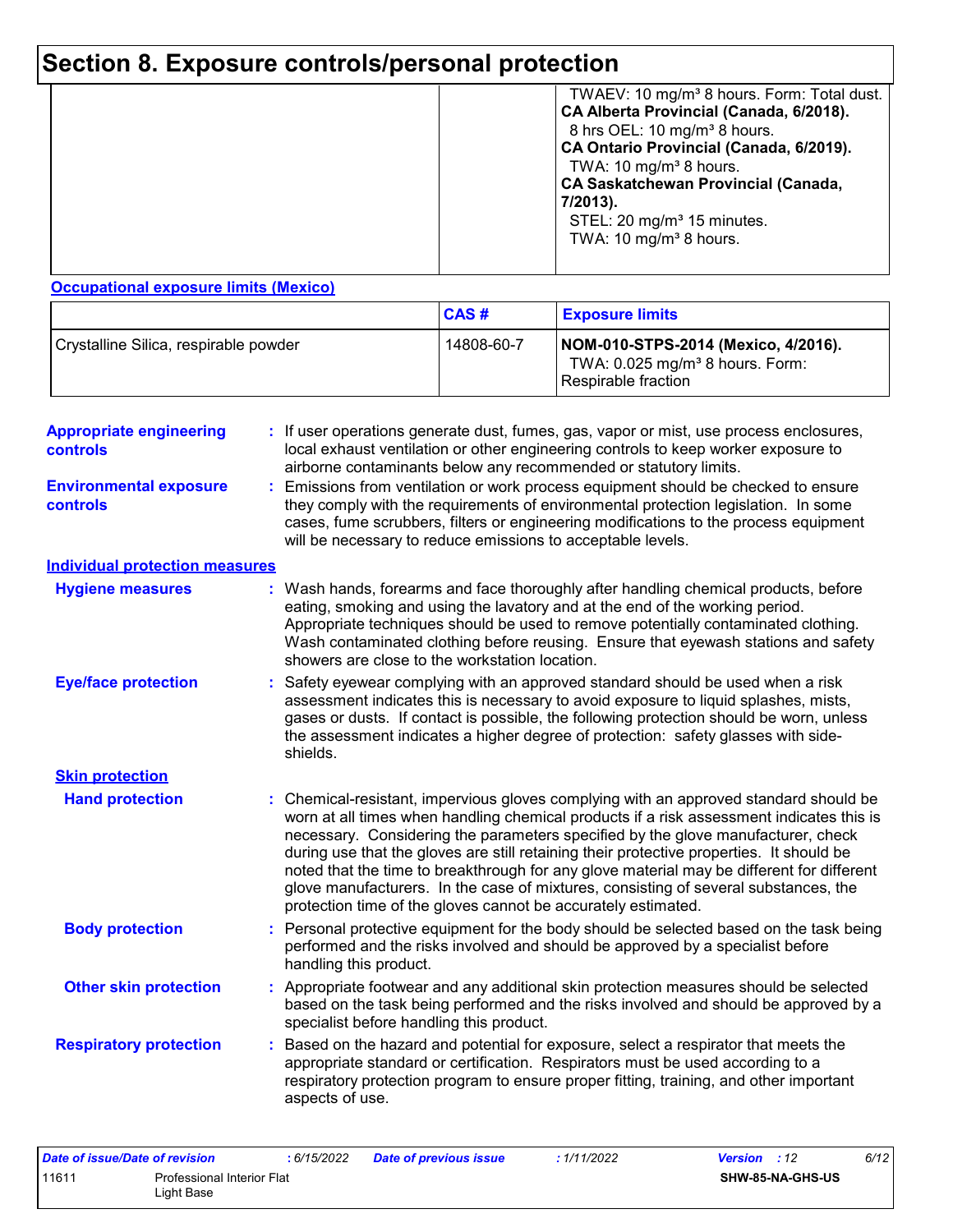# **Section 9. Physical and chemical properties**

The conditions of measurement of all properties are at standard temperature and pressure unless otherwise indicated.

| <b>Appearance</b>                                                 |                                                                |
|-------------------------------------------------------------------|----------------------------------------------------------------|
| <b>Physical state</b>                                             | $:$ Liquid.                                                    |
| <b>Color</b>                                                      | : Not available.                                               |
| Odor                                                              | : Not available.                                               |
| <b>Odor threshold</b>                                             | : Not available.                                               |
| рH                                                                | : 9                                                            |
| <b>Melting point/freezing point</b>                               | : Not available.                                               |
| <b>Boiling point, initial boiling</b><br>point, and boiling range | : $100^{\circ}$ C (212 $^{\circ}$ F)                           |
| <b>Flash point</b>                                                | : Closed cup: Not applicable.                                  |
| <b>Evaporation rate</b>                                           | $0.09$ (butyl acetate = 1)                                     |
| <b>Flammability</b>                                               | : Not available.                                               |
| Lower and upper explosion<br>limit/flammability limit             | : Not available.                                               |
| <b>Vapor pressure</b>                                             | : $2.3$ kPa (17.5 mm Hg)                                       |
| <b>Relative vapor density</b>                                     | : 1 [Air = 1]                                                  |
| <b>Relative density</b>                                           | : 1.33                                                         |
| <b>Solubility</b>                                                 | : Not available.                                               |
| <b>Partition coefficient: n-</b><br>octanol/water                 | : Not applicable.                                              |
| <b>Auto-ignition temperature</b>                                  | : Not available.                                               |
| <b>Decomposition temperature</b>                                  | : Not available.                                               |
| <b>Viscosity</b>                                                  | Kinematic (40°C (104°F)): >20.5 mm <sup>2</sup> /s (>20.5 cSt) |
| <b>Molecular weight</b>                                           | Not applicable.                                                |
| <b>Aerosol product</b>                                            |                                                                |
| <b>Heat of combustion</b>                                         | $: 0.595$ kJ/g                                                 |

# **Section 10. Stability and reactivity**

| <b>Reactivity</b>                            | : No specific test data related to reactivity available for this product or its ingredients.              |  |
|----------------------------------------------|-----------------------------------------------------------------------------------------------------------|--|
| <b>Chemical stability</b>                    | : The product is stable.                                                                                  |  |
| <b>Possibility of hazardous</b><br>reactions | : Under normal conditions of storage and use, hazardous reactions will not occur.                         |  |
| <b>Conditions to avoid</b>                   | : No specific data.                                                                                       |  |
| Incompatible materials                       | : No specific data.                                                                                       |  |
| <b>Hazardous decomposition</b><br>products   | : Under normal conditions of storage and use, hazardous decomposition products should<br>not be produced. |  |

|                                     | Date of issue/Date of revision | : 6/15/2022 | <b>Date of previous issue</b> | : 1/11/2022 | <b>Version</b> : 12 | 7/12 |
|-------------------------------------|--------------------------------|-------------|-------------------------------|-------------|---------------------|------|
| 11611<br>Professional Interior Flat |                                |             |                               |             | SHW-85-NA-GHS-US    |      |
| Light Base                          |                                |             |                               |             |                     |      |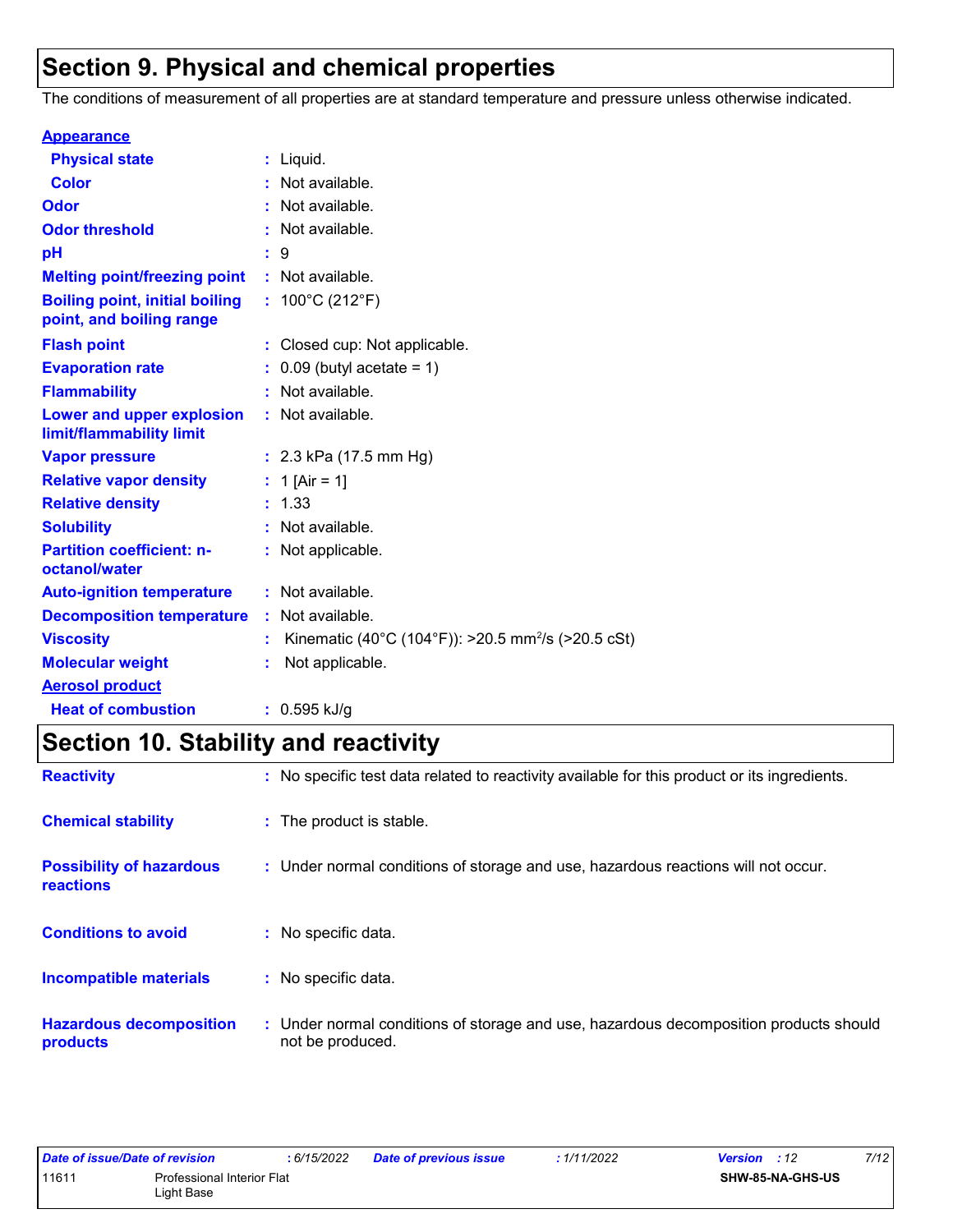# **Section 11. Toxicological information**

#### **Information on toxicological effects**

#### **Acute toxicity**

| <b>Product/ingredient name</b> | <b>Result</b>             | <b>Species</b> | <b>Dose</b>                | <b>Exposure</b> |
|--------------------------------|---------------------------|----------------|----------------------------|-----------------|
| Heavy Paraffinic Oil           | ILD50 Dermal<br>LD50 Oral | Rabbit<br>Rat  | >5000 mg/kg<br>>5000 mg/kg |                 |

#### **Irritation/Corrosion**

| <b>Product/ingredient name</b> | <b>Result</b>        | <b>Species</b> | <b>Score</b> | <b>Exposure</b> | <b>Observation</b> |
|--------------------------------|----------------------|----------------|--------------|-----------------|--------------------|
| Titanium Dioxide               | Skin - Mild irritant | Human          |              | 72 hours 300    |                    |
|                                |                      |                |              | ug              |                    |

#### **Sensitization**

Not available.

#### **Mutagenicity**

Not available.

#### **Carcinogenicity**

Not available.

#### **Classification**

| <b>Product/ingredient name</b>             | <b>OSHA</b>    | <b>IARC</b> | <b>NTP</b>                      |
|--------------------------------------------|----------------|-------------|---------------------------------|
| Crystalline Silica, respirable<br>l powder | $\blacksquare$ |             | Known to be a human carcinogen. |
| <b>Titanium Dioxide</b>                    |                | 2Β          |                                 |

#### **Reproductive toxicity**

Not available.

#### **Teratogenicity**

Not available.

#### **Specific target organ toxicity (single exposure)**

Not available.

#### **Specific target organ toxicity (repeated exposure)**

| <b>Name</b>                           | <b>Category</b> | <b>Route of</b><br><b>Lexposure</b> | <b>Target organs</b> |
|---------------------------------------|-----------------|-------------------------------------|----------------------|
| Crystalline Silica, respirable powder | Category 1      | <b>linhalation</b>                  |                      |

#### **Aspiration hazard**

| <b>Name</b>          | Result                                |
|----------------------|---------------------------------------|
| Heavy Paraffinic Oil | <b>ASPIRATION HAZARD - Category 1</b> |

#### **Information on the likely routes of exposure :** Not available.

#### **Inhalation :** No known significant effects or critical hazards. **Ingestion :** No known significant effects or critical hazards. **Skin contact :** No known significant effects or critical hazards. **Eye contact :** No known significant effects or critical hazards. **Potential acute health effects**

| Date of issue/Date of revision |                                          | : 6/15/2022 | <b>Date of previous issue</b> | : 1/11/2022 | <b>Version</b> : 12 | 8/12 |
|--------------------------------|------------------------------------------|-------------|-------------------------------|-------------|---------------------|------|
| 11611                          | Professional Interior Flat<br>Light Base |             |                               |             | SHW-85-NA-GHS-US    |      |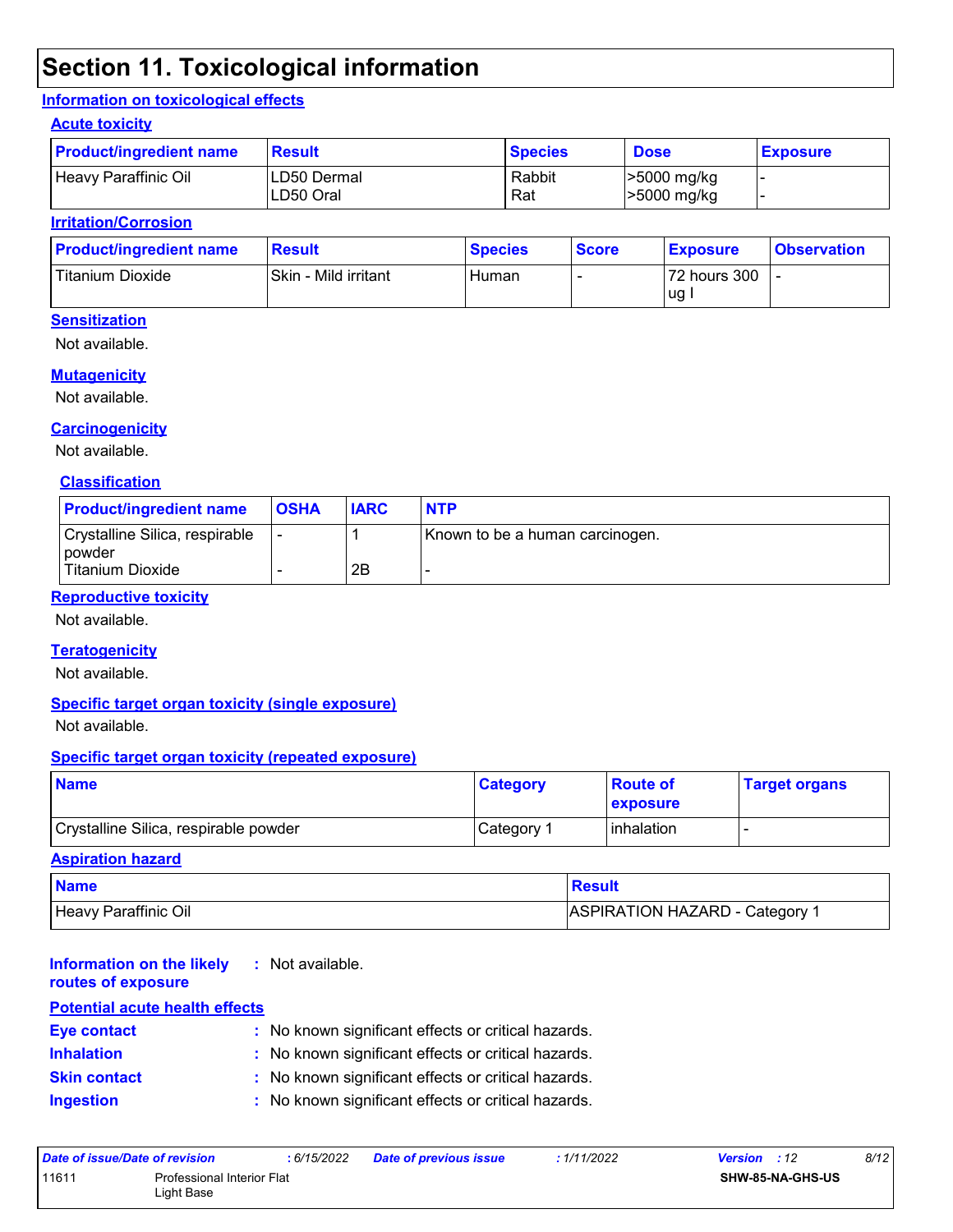# **Section 11. Toxicological information**

|                                         | Symptoms related to the physical, chemical and toxicological characteristics             |
|-----------------------------------------|------------------------------------------------------------------------------------------|
| <b>Eye contact</b>                      | : No specific data.                                                                      |
| <b>Inhalation</b>                       | : No specific data.                                                                      |
| <b>Skin contact</b>                     | : No specific data.                                                                      |
| <b>Ingestion</b>                        | : No specific data.                                                                      |
|                                         | Delayed and immediate effects and also chronic effects from short and long term exposure |
| <b>Short term exposure</b>              |                                                                                          |
| <b>Potential immediate</b><br>effects   | : Not available.                                                                         |
| <b>Potential delayed effects</b>        | : Not available.                                                                         |
| <b>Long term exposure</b>               |                                                                                          |
| <b>Potential immediate</b><br>effects   | : Not available.                                                                         |
| <b>Potential delayed effects</b>        | : Not available.                                                                         |
| <b>Potential chronic health effects</b> |                                                                                          |
| Not available.                          |                                                                                          |
| <b>General</b>                          | : Causes damage to organs through prolonged or repeated exposure.                        |
| <b>Carcinogenicity</b>                  | : May cause cancer. Risk of cancer depends on duration and level of exposure.            |
| <b>Mutagenicity</b>                     | : No known significant effects or critical hazards.                                      |
| <b>Teratogenicity</b>                   | : No known significant effects or critical hazards.                                      |
| <b>Developmental effects</b>            | : No known significant effects or critical hazards.                                      |
| <b>Fertility effects</b>                | : No known significant effects or critical hazards.                                      |
| <b>Numerical measures of toxicity</b>   |                                                                                          |
|                                         |                                                                                          |

**Acute toxicity estimates**

Not available.

# **Section 12. Ecological information**

#### **Toxicity**

| <b>Product/ingredient name</b> | Result                                | <b>Species</b>                      | <b>Exposure</b> |
|--------------------------------|---------------------------------------|-------------------------------------|-----------------|
| Titanium Dioxide               | Acute LC50 >1000000 µg/l Marine water | <b>Fish - Fundulus heteroclitus</b> | 96 hours        |

#### **Persistence and degradability**

Not available.

#### **Bioaccumulative potential**

Not available.

#### **Mobility in soil**

**Soil/water partition coefficient (KOC)**

**:** Not available.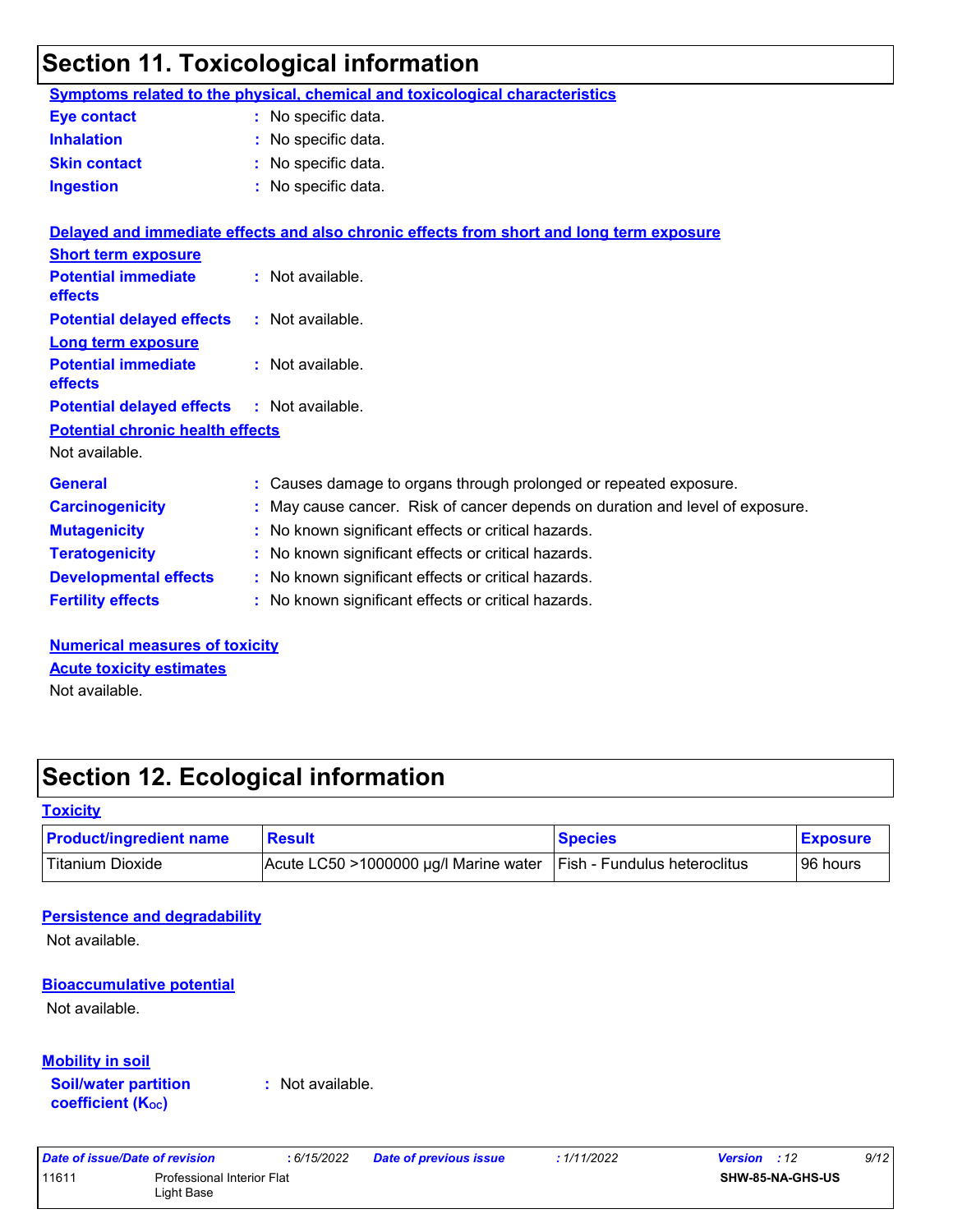# **Section 12. Ecological information**

**Other adverse effects** : No known significant effects or critical hazards.

### **Section 13. Disposal considerations**

```
Disposal methods :
```
The generation of waste should be avoided or minimized wherever possible. Disposal of this product, solutions and any by-products should at all times comply with the requirements of environmental protection and waste disposal legislation and any regional local authority requirements. Dispose of surplus and non-recyclable products via a licensed waste disposal contractor. Waste should not be disposed of untreated to the sewer unless fully compliant with the requirements of all authorities with jurisdiction. Waste packaging should be recycled. Incineration or landfill should only be considered when recycling is not feasible. This material and its container must be disposed of in a safe way. Care should be taken when handling emptied containers that have not been cleaned or rinsed out. Empty containers or liners may retain some product residues. Avoid dispersal of spilled material and runoff and contact with soil, waterways, drains and sewers.

### **Section 14. Transport information**

|                                         | <b>DOT</b><br><b>Classification</b> | <b>TDG</b><br><b>Classification</b> | <b>Mexico</b><br><b>Classification</b> | <b>IATA</b>    | <b>IMDG</b>    |
|-----------------------------------------|-------------------------------------|-------------------------------------|----------------------------------------|----------------|----------------|
| <b>UN number</b>                        | Not regulated.                      | Not regulated.                      | Not regulated.                         | Not regulated. | Not regulated. |
| <b>UN proper</b><br>shipping name       | $\overline{\phantom{a}}$            | ۰                                   | $\blacksquare$                         |                | ۰              |
| <b>Transport</b><br>hazard class(es)    | $\sim$                              | ۰                                   |                                        |                |                |
| <b>Packing group</b>                    | $\blacksquare$                      | ۰                                   | $\blacksquare$                         |                | $\blacksquare$ |
| <b>Environmental</b><br>hazards         | No.                                 | No.                                 | No.                                    | No.            | No.            |
| <b>Additional</b><br><b>information</b> | $\overline{\phantom{0}}$            | ٠                                   | L,                                     |                |                |

**Special precautions for user :** Multi-modal shipping descriptions are provided for informational purposes and do not consider container sizes. The presence of a shipping description for a particular mode of transport (sea, air, etc.), does not indicate that the product is packaged suitably for that mode of transport. All packaging must be reviewed for suitability prior to shipment, and compliance with the applicable regulations is the sole responsibility of the person offering the product for transport. People loading and unloading dangerous goods must be trained on all of the risks deriving from the substances and on all actions in case of emergency situations.

**Transport in bulk according to IMO instruments :** Not available.

**Proper shipping name :**

: Not available.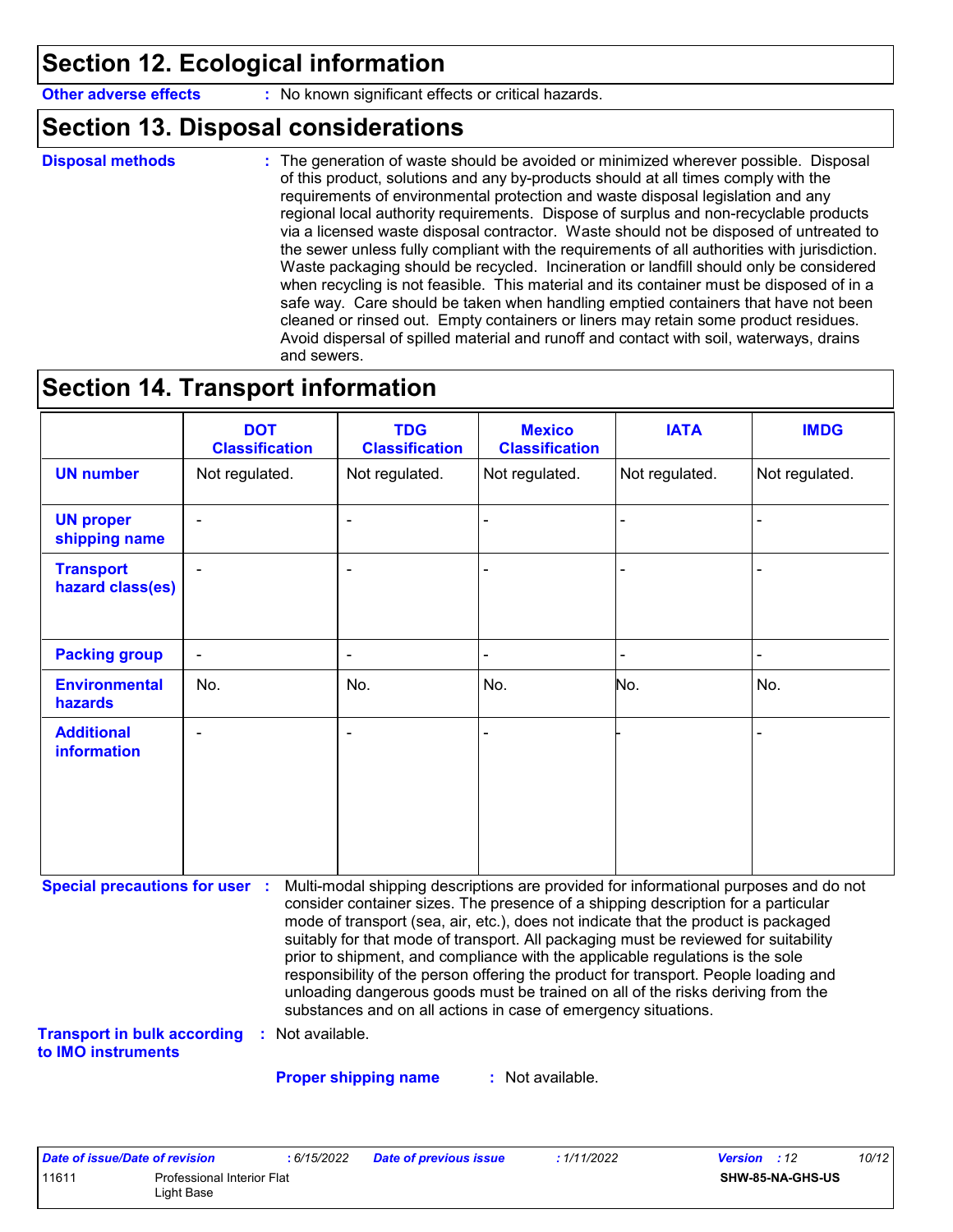## **Section 15. Regulatory information**

**TSCA 5(a)2 proposed significant new use rules**: 2-Methyl-4-isothiazolin-3-one; 5-Chloro-2-methylisothiazolinone

#### **SARA 313**

SARA 313 (40 CFR 372.45) supplier notification can be found on the Environmental Data Sheet.

#### **California Prop. 65**

WARNING: This product contains chemicals known to the State of California to cause cancer and birth defects or other reproductive harm.

#### **International regulations**

| <b>International lists</b> | : Australia inventory (AIIC): Not determined.                |
|----------------------------|--------------------------------------------------------------|
|                            | China inventory (IECSC): Not determined.                     |
|                            | Japan inventory (CSCL): Not determined.                      |
|                            | Japan inventory (ISHL): Not determined.                      |
|                            | Korea inventory (KECI): Not determined.                      |
|                            | New Zealand Inventory of Chemicals (NZIoC): Not determined.  |
|                            | Philippines inventory (PICCS): Not determined.               |
|                            | Taiwan Chemical Substances Inventory (TCSI): Not determined. |
|                            | Thailand inventory: Not determined.                          |
|                            | Turkey inventory: Not determined.                            |
|                            | Vietnam inventory: Not determined.                           |

### **Section 16. Other information**

**Hazardous Material Information System (U.S.A.)**



**The customer is responsible for determining the PPE code for this material. For more information on HMIS® Personal Protective Equipment (PPE) codes, consult the HMIS® Implementation Manual.**

**Caution: HMIS® ratings are based on a 0-4 rating scale, with 0 representing minimal hazards or risks, and 4 representing significant hazards or risks. Although HMIS® ratings and the associated label are not required on SDSs or products leaving a facility under 29 CFR 1910.1200, the preparer may choose to provide them. HMIS® ratings are to be used with a fully implemented HMIS® program. HMIS® is a registered trademark and service mark of the American Coatings Association, Inc.**

**Procedure used to derive the classification**

| <b>Classification</b>                                                                            | <b>Justification</b>                            |
|--------------------------------------------------------------------------------------------------|-------------------------------------------------|
| CARCINOGENICITY - Category 1A<br>SPECIFIC TARGET ORGAN TOXICITY (REPEATED EXPOSURE) - Category 1 | Calculation method<br><b>Calculation method</b> |
| <b>The Common</b>                                                                                |                                                 |

| : 6/15/2022 |
|-------------|
| : 6/15/2022 |
| : 1/11/2022 |
| : 12        |
|             |